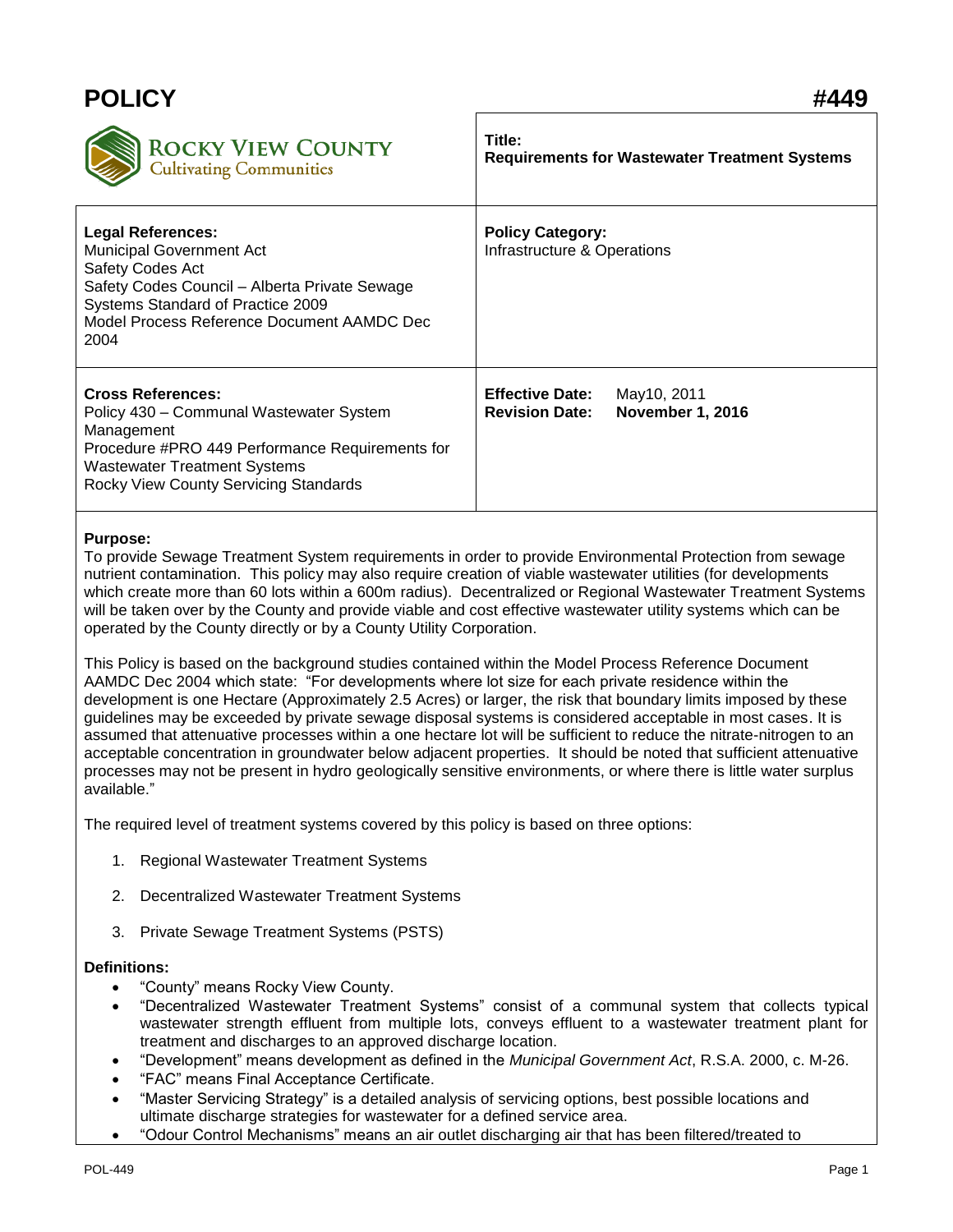remove/minimize human detectable odours with the use of UV light or other appropriate means.

- "Packaged Sewage Treatment Plant" means a manufactured unit that is used to substantially improve the effluent quality beyond the quality of effluent expected of a septic tank that meets the requirements of BNQ 3680-910 and NFS/ANSI Standard 40 specifications.
- "Private Sewage Treatment Systems" provide on-site wastewater treatment and include septic tank and tile fields, treatment mounds, and packaged sewage treatment plants.
- "Regional Wastewater Treatment Systems" consists of a communal system that collects sewage from large developed or developing areas and conveys the sewage to a regional treatment facility.
- "Standard PSTS" consists of traditional tank and tile systems
- "Transfer Agreement" means an agreement supported by a Cost Feasibility and Sustainability Analysis that sets out the terms and timelines for the transfer of wastewater infrastructure and/or operational responsibility from one party to another.
- "Typical Wastewater" means wastewater that:
	- a. 80% of the time has
		- i) *BOD<sup>5</sup>* of less than 200mg/L,
		- ii) *TSS* of less than 220 mg/L, and
		- iii) oil and grease content of less than 50 mg/L, and
	- b. does not exceed
		- i) *BOD<sup>5</sup>* of 300 mg/L,
		- ii) *TSS* of 350 mg/L, and
		- iii) oil and grease content of 70 mg/L.

*Note: Assumed design peak daily flow of 340 L per person per day.*

## **Policy Statements:**

- 1. The County is committed to sustainable sewage disposal practices and shall, at a minimum, require sanitary sewage systems to be designed, installed, tested and manufactured in accordance with the current legislation, regulation, codes, standards and practices set out in Procedure 449.
- 2. For Regional or Decentralized Wastewater Treatment Systems the County shall require proponents of development to provide a detailed assessment of sanitary sewage disposal options prepared by qualified engineering consultant for County review.
- 3. In evaluating sanitary sewage disposal options, the County shall primarily consider the design life, the ease of maintenance and the ease of operation of the proposed system(s).
- 4. Proponents of development shall provide a Cost Feasibility and Sustainability Analysis report outlining the life-cycle cost of the construction, operation, maintenance and replacement of proposed Wastewater Management Systems for County review and consideration. This report must also outline projected utility rates and number and type of system users required to reach a breakeven point.

### *Regional Wastewater Treatment Systems*

- 5. The County shall encourage the use of Regional Wastewater Treatment Systems and connections whenever it is feasible to do so.
- 6. Regional Wastewater Treatment Systems and connections must follow the guidelines and recommendations set out in the applicable County Master Servicing Strategy (if available).
- 7. Regional Wastewater Treatment Systems constructed in Rocky View must be sited on public utility lots where the title is held by the County and the Developer shall be responsible for ensuring they meet or exceed all Federal, Provincial and municipal guidelines and regulations and design requirements.
- 8. County Subdivision Authority may request the appropriate Provincial department to approve/grant relaxation for setbacks of proposed Regional Wastewater Treatment Systems based on proven system technology.
- 9. Ownership of Regional Wastewater Treatment Systems will be transferred from the Developer to the County in accordance with system-specific terms and conditions set out in an executed Transfer Agreement and in accordance with Policy 430.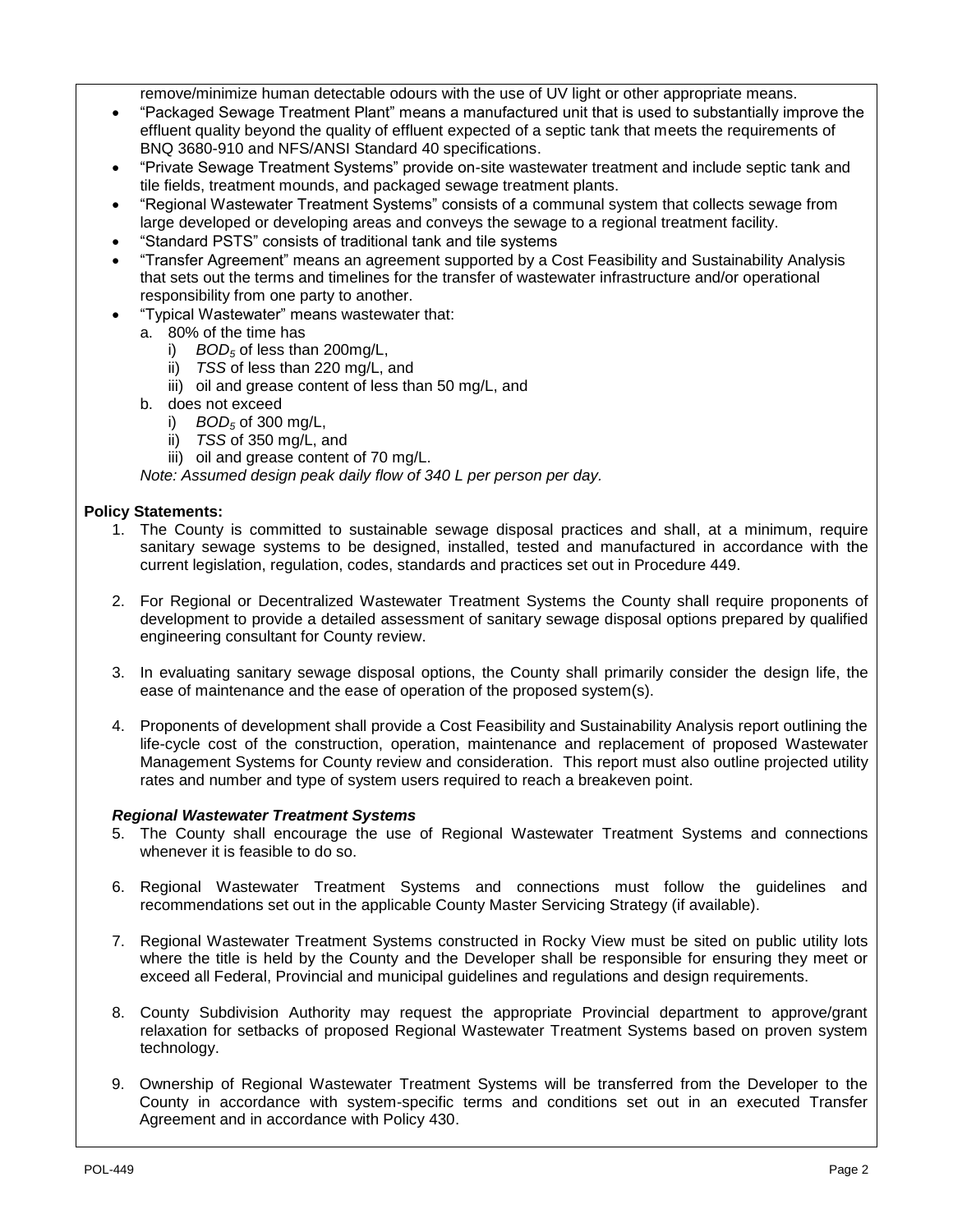### *Decentralized Wastewater Treatment Systems*

- 10. Where connection to a Regional Wastewater Treatment System is not feasible, the feasibility of proposed developments hooking up to an existing or creation of a new Decentralized Wastewater Treatment System shall be investigated.
- 11. When a proposed subdivision will result in the creation of any lot(s) less than 4 acres and where development density exceeds 60 proposed, conditionally approved or existing lots within a 600m radius of the centre of the proposed development, the County will not permit the use of standard PSTS to support the development, but will require a Decentralized or Regional Wastewater Treatment System, if neither of these two options are feasible then a Packaged Sewage Treatment Plant must be used for each newly created lot along with a deferred servicing agreement for future requirement of connection to a decentralized or regional system once available. For lot sizes less than R1 zoning (1.98 Acres), the County does not support the use of any type PSTS.
- 12. All primary, secondary, tertiary and disinfection treatment components of a Decentralized Wastewater Treatment System constructed in Rocky View must be sited on public utility lots where the title is held by the County and the Developer shall be responsible for ensuring they meet or exceed all Federal, Provincial and municipal guidelines and regulations and design requirements.
- 13. County Subdivision Authority may request the appropriate Provincial department to approve/grant relaxation for setbacks of proposed Decentralized Wastewater Treatment Systems based on proven system technology.
- 14. Ownership of Decentralized Wastewater Treatment Systems will be transferred from the Developer to the County in accordance with system-specific terms and conditions set ou in an executed Transfer Agreement.

## *Private Sewage Treatment Systems (PSTS)*

- 15. Where hook-up to a Regional or Decentralized Wastewater Treatment System is not feasible, Private Sewage Treatment Systems will be considered.
- 16. The County shall not support the use of sewage holding tanks to support residential subdivision.
- 17. For residential developments relying on PSTS, where lot sizes are equal to, or greater than, 1.98 acres but less than 3.95 acres, the County requires the use of a Packaged Sewage Treatment Plant on individual lots which meet the Bureau de Normalisation du Quebec (BNQ) standards for treatment and the requirements set out in Procedure 449. For lot sizes less than 1.98 acres, the County does not support the use of PSTS.
- 18. For residential developments relying on PSTS where lot sizes are equal to or greater than 4 acres but less than 10 acres, the County encourages the use of Packaged Sewage Treatment Plant methods that meet the Bureau de Normalisation du Quebec (BNQ) standards for treatment and the requirements set out in Procedure 449, but permits the use of conventional PSTS systems unless a Packaged Treatment System is recommended by the Assessment conducted under the Model Process.
- 19. The County relies on the *Model Process Reference Documents* and the *Alberta Private Sewage Systems Standard of Practice* to guide its decisions on the testing, installation, permitting and compliance monitoring requirements for PSTS.
- 20. The County requires the approval of a permit prior to the installation of any PSTS.
- 21. The installation of PSTS must be completed by a certified installer and must meet the requirements of the Safety Codes Act.
- 22. The County recommends the use of sewage holding tanks for industrial, commercial and institutional land uses when it is not feasible to connect to a Regional or Decentralized systems.
- 23. The County does not permit the use of PSTS and disposal for any purpose other than typical wastewater